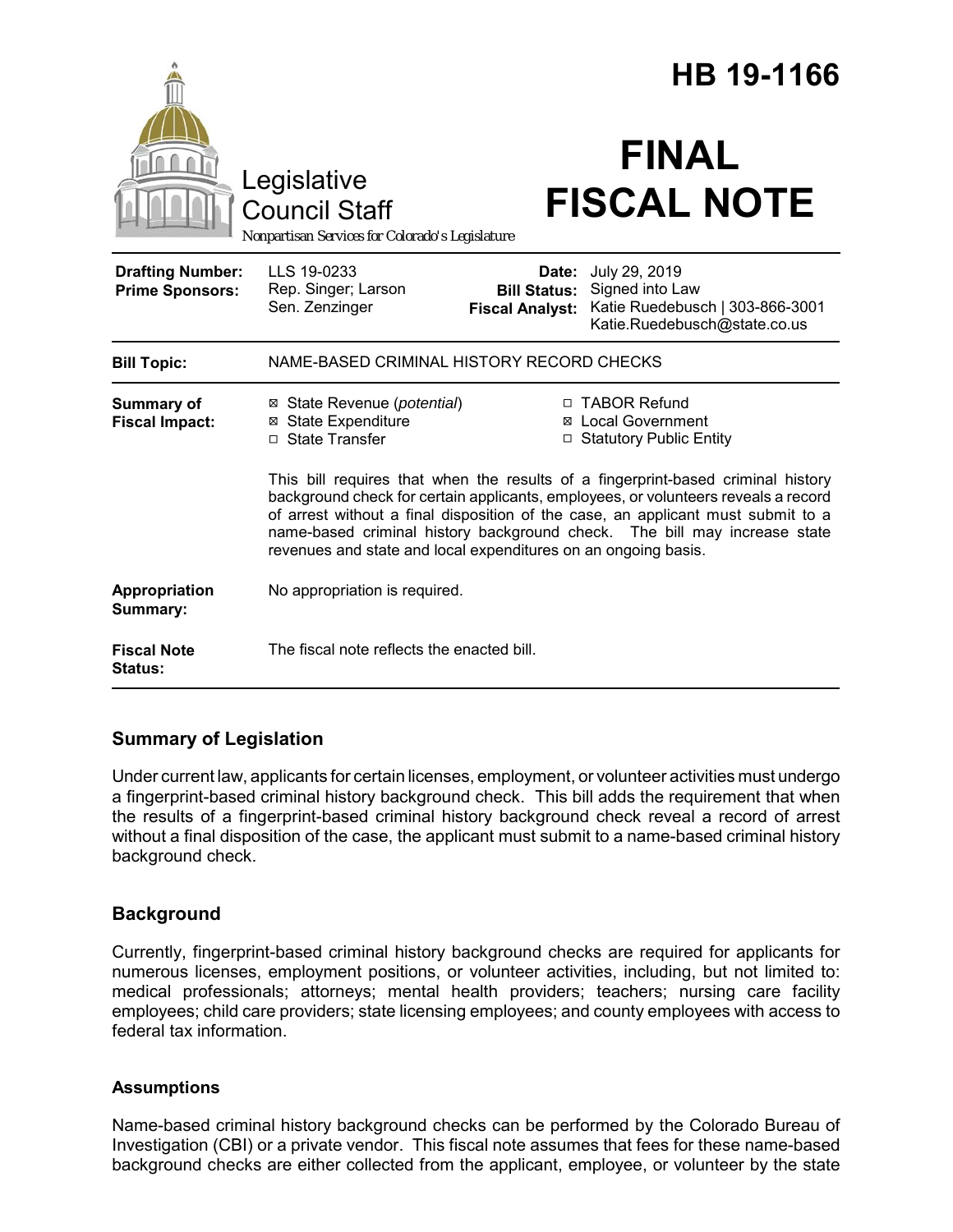July 29, 2019

agency and passed through to the CBI or private vendor, or paid for directly by the applicant, employee, or volunteer. In addition, this fiscal note assumes that the background check is required only upon initial application or licensure and is not required for renewal.

#### **State Revenue**

Beginning in FY 2019-20, to the extent that the number of name-based criminal history background checks performed by CBI increases, state revenue to the CBI Identification Unit Cash Fund in the Department of Public Safety will increase. CBI currently provides online name-based criminal history background check service for \$6.85 per background check.

In addition, state revenue may increase for state agencies, such as the Department of Human Services, that collect fees for the name-based background checks from an applicant, employee, or volunteer and pass the fee through to the CBI or private vendor.

### **State Expenditures**

Beginning in FY 2019-20, the bill will increase workload for several state agencies.

**Department of Education.** Workload will increase in the Department of Education to review name-based criminal history background checks for various applicants or licensees. This increase can be accomplished within existing resources.If additional resources are required, they will be requested through the annual budget process.

**Department of Law.** The Department of Law will have a minimal workload increase to review name-based criminal history background checks for debt settlement and debt management companies. This increase can be accomplished within existing resources**.**

**Department of Human Services.** The Department of Human Services will have a workload increase to review name-based criminal history background checks for various programs. Department expenditures may also increase to cover the costs of name-based criminal history background checks for employees working with vulnerable persons. This increase can be accomplished within existing resources.

**Department of Public Health and Environment.** The Department of Public Health and Environment will have a minimal workload increase to update rules and review name-based criminal history background checks for various programs. This increase can be accomplished within existing resources.

**Department of Public Safety.** To the extent that CBI conducts more name-based criminal history background checks, workload will increase for the CBI in the Department of Public Safety. If additional resources are required to conduct name-based criminal history background checks, they will be requested through the annual budget process.

**Department of Regulatory Agencies.** The Department of Regulatory Agencies will have a workload increase to update rules and review name-based criminal history background checks for various employees and applicants for regulatory programs. This increase can be accomplished within existing resources.